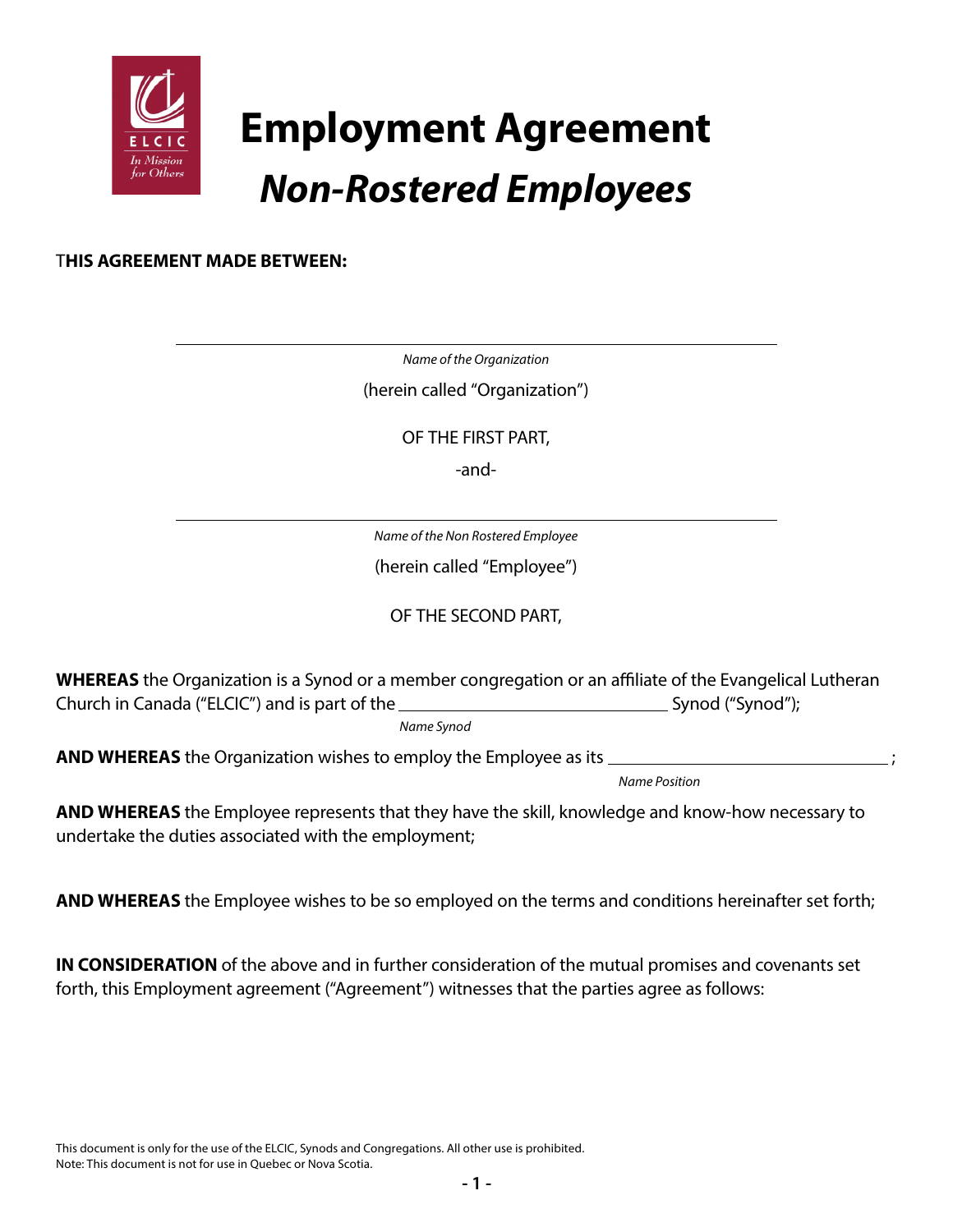## **PREREQUISITES TO EMPLOYMENT**

1. This employment contract and the employment of the Employee, where applicable are conditional upon:

- a. the Employee providing to the Organization a current (and satisfactory to the Organization) a criminal record check (in Ontario a Criminal record and judicial matters check);
- b. if the employment involves vulnerable persons meaning a person who, because of their age, a disability or other circumstances, whether temporary or permanent, (a) is in a position of dependency on others, or (b) is otherwise at a greater risk than the general population of being harmed by a person in a position of trust or authority towards them, then Child Abuse Registry Check (if available in the province(s) in which the Employee has resided in the past three (3) years) and a Vulnerable Sector or Child Intervention Check are required; and
- c. the Employee, after being provided the ELCIC Sexual Abuse or Harassment Policy ("Policy"), agreeing to review and abide by the Policy, and signing the Acknowledgement Form that is part of the Policy.

# **ONGOING OBLIGATIONS OF THE EMPLOYEE & THE ORGANIZATION**

- 2. a. During and continuing throughout the employment, the Employee accepts that the following ongoing obligations are required to maintain the employment:
	- i. the Employee must conduct the Employee's affairs in accordance with the policies and directives of the Organization and as applicable the Constitution and Bylaws of the ELCIC and the Synod;
	- ii. if applicable to the nature of the employment the Organization shall be entitled to require the Employee to provide: an updated criminal record check (in Ontario a Criminal record and judicial matters check), Child Abuse Registry Check , Vulnerable Sector or Child Intervention Check ("the Checks") satisfactory to the Organization once every three years at the Organization's expense, and the Employee shall comply with such requirement;
	- iii. if applicable, as determined by the employer, to the nature of the employment the Employee must provide the employer with certification of participation in 'Healthy Boundaries' training every five years; and
	- iv. the Employee agrees that the onus is on the Employee to advise the Organization immediately if there is any charge or conviction under the Criminal Code of Canada.
	- b. Throughout the employment the Organization accepts, as applicable to the circumstances of the employment, the following ongoing obligations to the Employee:
		- i. to ensure that the compensation benefits agreed to, including vacation and paid holidays are provided to the Employee;
		- ii. to provide the Employee a place to work and to make sure the Employee has access to the workplace;
		- iii. to provide the Employee the tools and equipment needed to perform the Employee's functions;
		- iv. to make sure the Employee's working conditions are safe; and
		- v. to treat the Employee with respect and make sure the Employee is not harassed or discriminated against.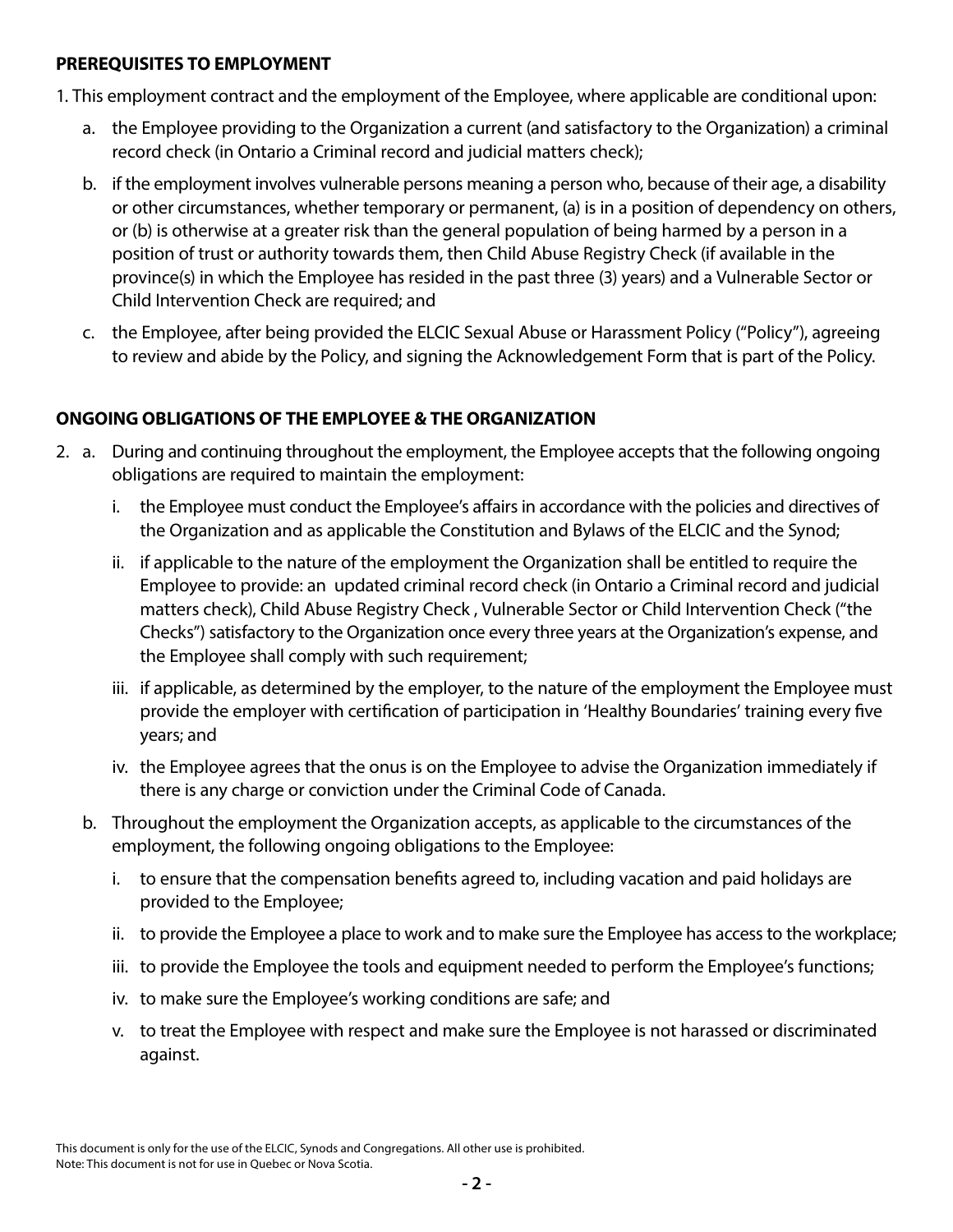#### **REMUNERATION AND BENEFITS**

- 3. a. The Employee's normal work week will consist of \_\_\_\_\_\_ hours.
	- b. The Organization shall compensate the Employee with a salary or wages, and benefits which include:
		- i. an initial salary of  $\frac{1}{2}$  per annum paid in instalments, or an initial wage of \$ per hour paid either:

bi-weekly

semi-monthly

quarterly.

The salary or wage shall be reviewed annually;

- ii. overtime, when approved in advance, paid in accordance with applicable employment standards legislation;
- iii. membership, when eligible, in the ELCIC Pension Plan sponsored by ELCIC Group Services Inc.;
- iv. membership, when eligible, ELCIC Group Benefits Plans administered by ELCIC Group Services Inc.;
- v. participation, as appropriate in the Continuing Education Plan and other ELCIC Programs as determined by the employer;
- vi. vacation in accordance with the approved policies;
- vii. professional expenses paid by the Organization in accordance with the approved policies of the Organization;
- viii. reasonable expense reimbursement, not otherwise provided for, incurred in attending conventions and other official meetings at which the Employee's attendance is required.
- c. The Employee acknowledges and agrees that the ELCIC Pension Plan, ELCIC Group Benefit Plans, and any ELCIC Programs can be changed from time to time and any such change shall not constitute a fundamental change to the terms of the employment when the Employee is provided with thirty (30) days' advance notice of the change.
- d. The remuneration provided under this Agreement shall be subject to such deductions as the Organization is from time to time required to make pursuant to law, government regulation, for benefits or by consent of the Employee.

# **SCOPE OF POSITION & COOPERATION WITH SYNOD**

- 4. a. Neither the ELCIC nor the Synod is the Employee's employer, but the nature of this employment requires that the Employee understands the relationship that the employer has with the Synod and the Bishop of the Synod for the greater good of the ELCIC, the Synod, and the Organization.
	- b. The Employee shall at all times faithfully, diligently, and to the best of the Employee's skill, ability, experience and talents, perform the Employee's duties.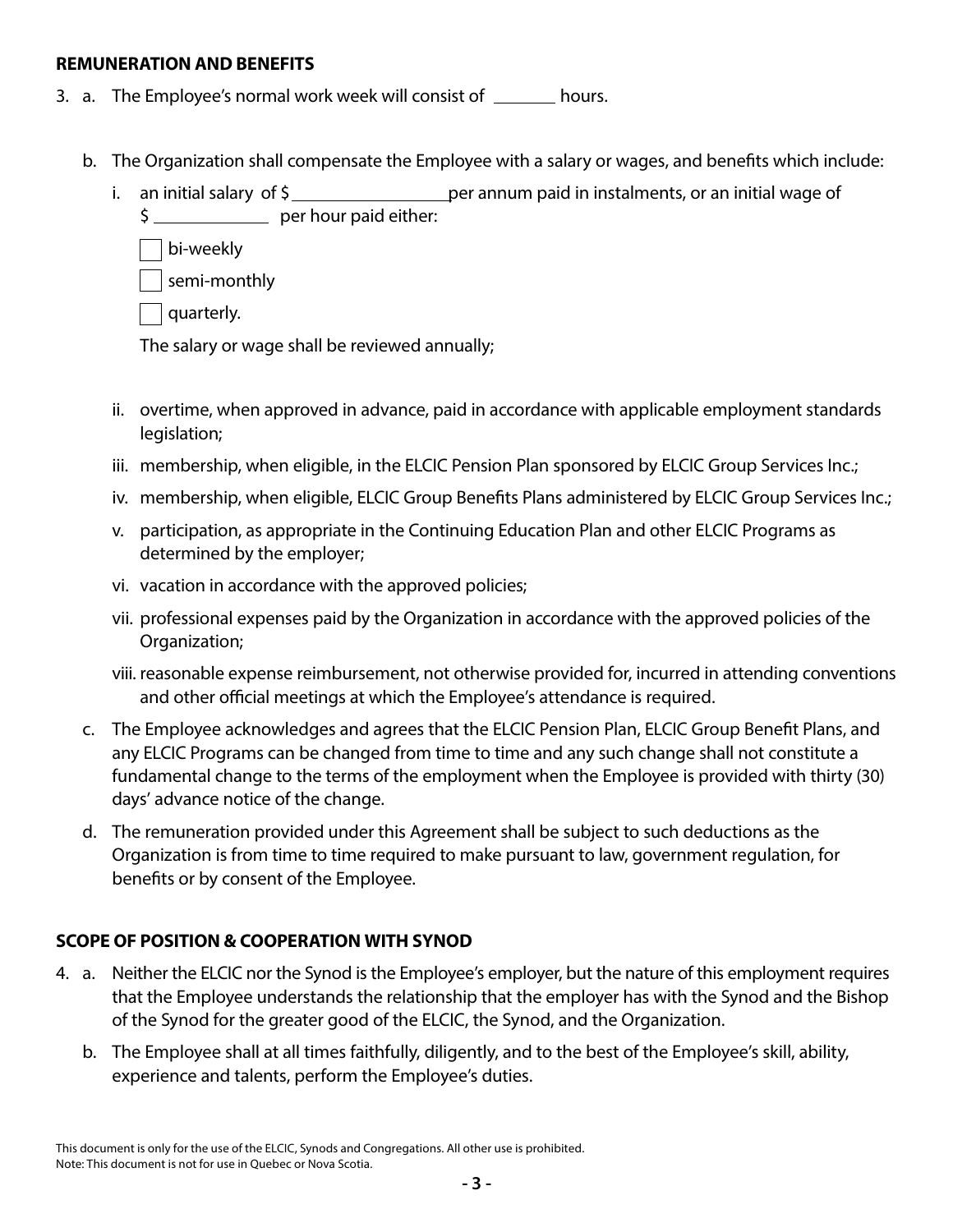- c. During the term of this Agreement the Employee shall not participate in any other business, occupation, or become an employee or agent of any corporation, firm or individual, except with the consent, which shall not be unreasonably withheld, by the Organization.
- d. The Employee shall not participate in any activity, be it professional or personal, that is in conflict with the Employee's duties to the Organization.

# **CONFIDENTIALITY**

5. The Employee acknowledges and agrees that the Employee has a duty of confidentiality to the Organization and that the duty includes maintaining the confidentiality of confidential information. "Confidential Information" is defined to include but it is not limited to: information with respect to the financial, business and human resources management of the Organization. Accordingly, the Employee undertakes and agrees not to disclose Confidential Information to any person not authorized to receive the Confidential Information without the express written permission of the Organization, and that the Employee shall use the Employee's best efforts to maintain the secrecy of all of the Confidential Information.

The Employee agrees that this duty of confidentiality survives the termination of this Agreement and the Employee's employment.

## **TERM**

6. The employment of the Employee by the Organization shall commence on the same day of , 20 and shall continue until terminated in accordance with this Agreement.

## **NOTICE OF TERMINATION NOT FOR CAUSE**

- 7. a. In the event of a not for cause termination, the respective rights of the Organization and the Employee shall be those set out in this article seven.
	- b. The employment of the Employee may be terminated by the Organization at any time without cause upon the Organization providing to the Employee written notice or pay in lieu of notice (the "Notice Period") as follows:
		- i. the first thirty (30) days of the employment is a probationary period and both the Employee and the Organization can end the employment with no notice or pay in lieu of notice:
		- ii. after the probationary period and during the first 12 months of the employment the Notice Period shall be two (2) weeks; plus two (2) additional weeks for each additional twelve (12) months of employment up to a total maximum Notice Period of three (3) months;
		- iii. the Notice Period may, at the discretion of the Organization, be provided by way of working notice or payment of the equivalent salary in lieu of notice or a combination thereof;
		- iv. where the Notice Period is in whole or in part provided by way of pay in lieu of notice, the Organization may, in its sole discretion, provide such pay in lieu of notice in a lump sum or through continuation of payment of the Employee's salary through payroll;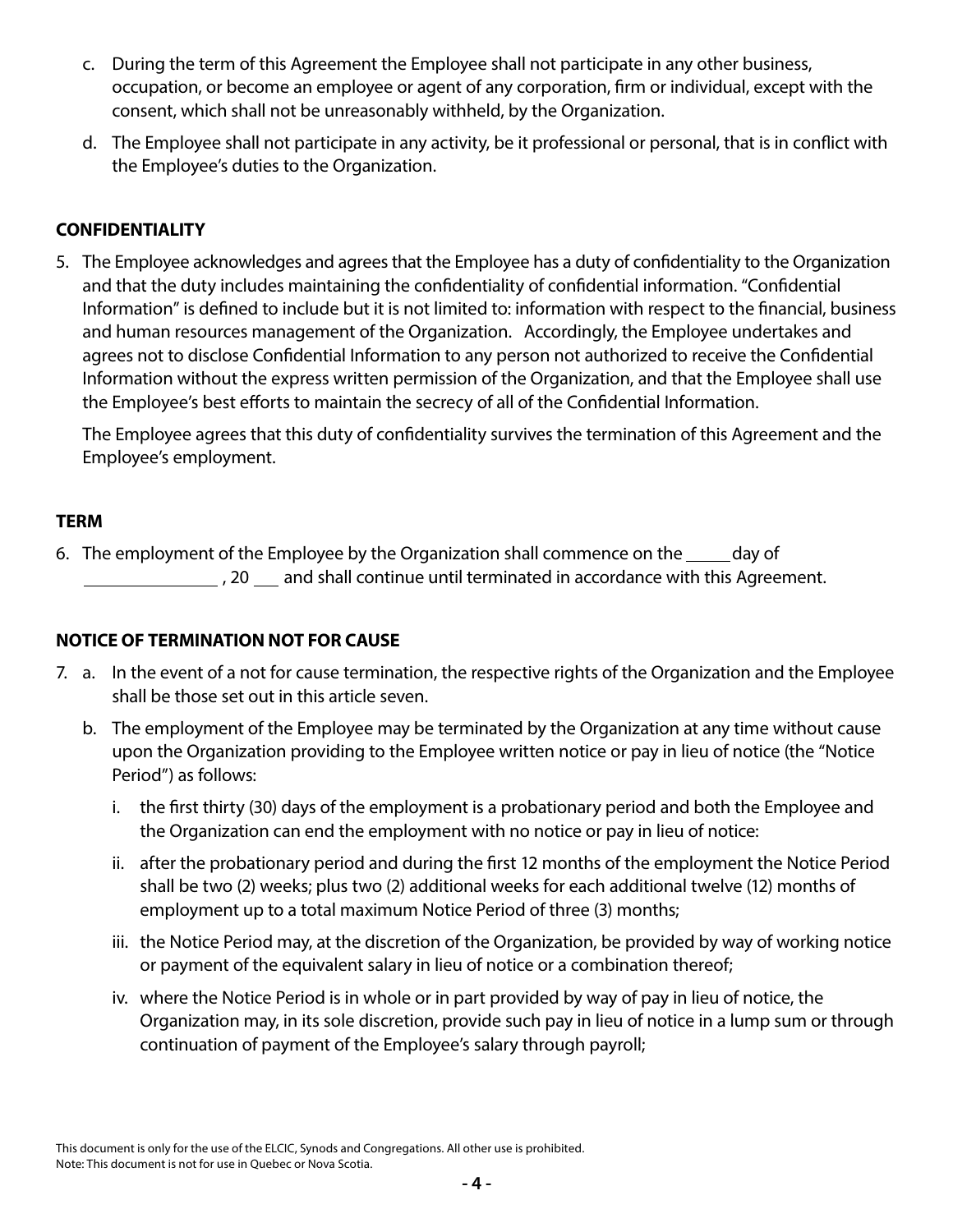- v. to the extent permitted by applicable employment standards legislation, any notice or pay in lieu of notice provided by the Organization to the Employee shall be deemed to count towards any notice or pay in lieu of notice required by such employment standards legislation. Further, any pay in lieu of notice provided by the Organization in excess of the pay in lieu of notice required by such employment standards legislation shall, to the extent permitted by such employment standards legislation, be deemed to count towards any severance pay owing to the Employee under applicable employment standards legislation;
- vi. if and to the extent required by the applicable employment standards legislation, the Organization shall continue to make whatever benefit plan contributions are required to maintain the Employee's benefit plans for the statutory notice period in the applicable employment standards legislation; and
- vii. the Organization shall also provide any other minimum rights, benefits and entitlements (if any) required by the applicable employment standards legislation to the extent that such rights, benefits and entitlements have not already been provided.
- c. Except during the probationary period, the Employee can terminate employment upon providing the Organization with notice of two weeks. Such notice however may be waived in whole or in part by agreement of the parties, or by the Organization with payment to the Employee of the remaining resignation notice.

# **TERMINATION CAUSE**

8. The employment of the Employee may be terminated by the Organization at any time without notice or payment in lieu of notice forthwith upon the Organization providing to the Employee written notice of termination for cause. For the purposes hereof the term "cause" shall mean any act or omission which would constitute at law cause for dismissal of an employee.

## **ENTIRE AGREEMENT**

9. This Agreement contains the entire agreement between the parties hereto as it relates to the matters set out herein and this Agreement supersedes all previous negotiations, understandings and agreements whether verbal or written with respect to any matters herein referred to. To be effective, any changes or modifications to this Agreement shall be made in writing and signed by both parties.

#### **SEVERABILITY**

10. The parties agree that in the event that any provision, clause, article, attachment herein, or part thereof, which forms part of this Agreement, is deemed void, invalid or unenforceable by a court of competent jurisdiction, the remaining provisions, clauses, articles, attachments or parts thereof, shall be and remain in full force and effect.

#### **GOVERNING LAW**

11. This Agreement shall be construed in accordance with the laws of the Province [territory] of and the laws of Canada as applicable.

This document is only for the use of the ELCIC, Synods and Congregations. All other use is prohibited. Note: This document is not for use in Quebec or Nova Scotia.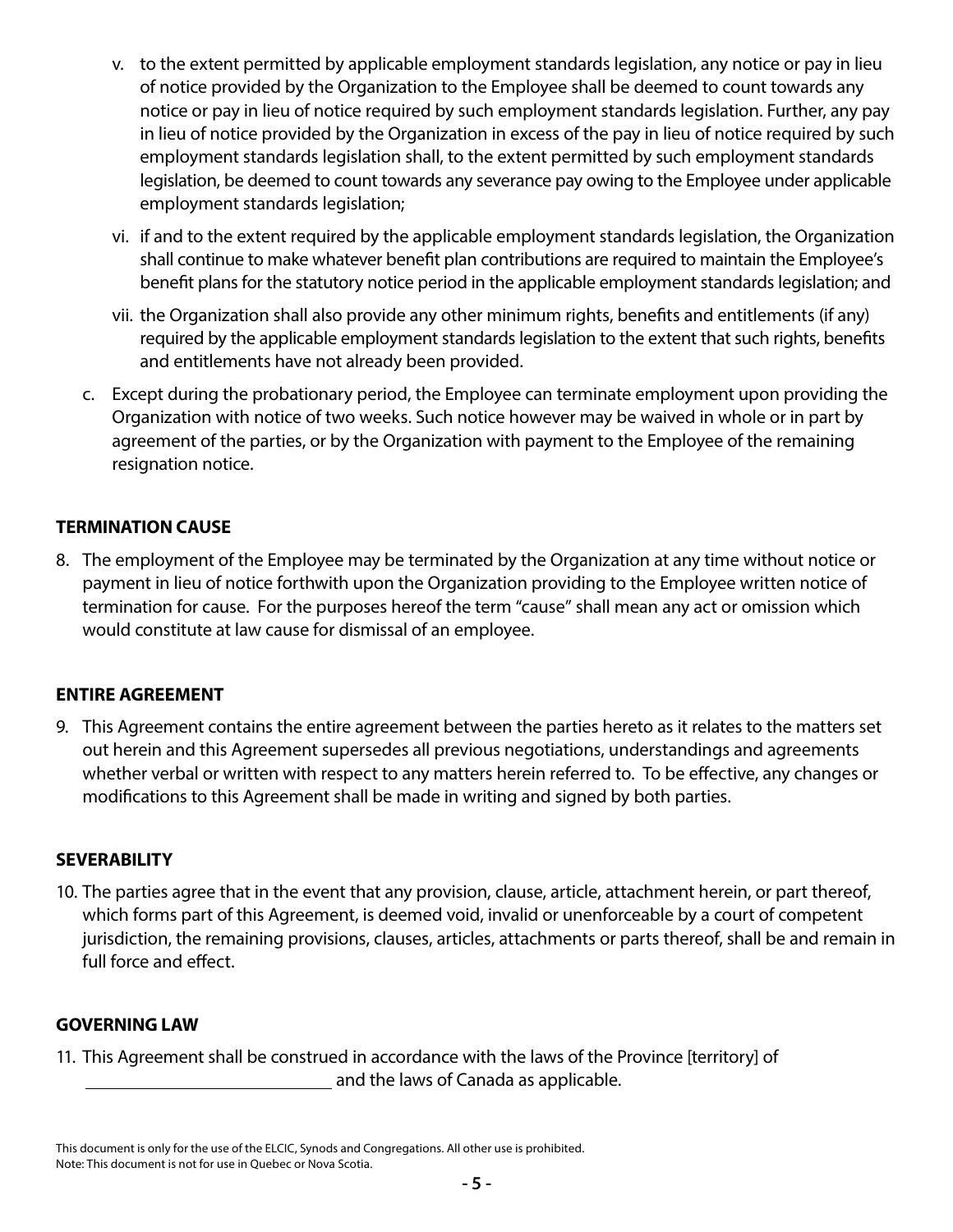# **NOTICES**

12. Where by this Agreement any notice is to be or may be given by one party to the other, such notice may be personally delivered or may be given by registered mail and shall be deemed to have been effectively given if sent by registered mail, postage prepaid, correctly addressed to the party to whom such notice is to be given, and any such notice when so mailed shall be deemed to have been received four (4) days after it was mailed.

### **RETURN OF MATERIALS**

13. All files, forms, books, materials, written correspondence, memoranda, documents, manuals, computer disks and software products in any form or media whatsoever pertaining to the affairs and interests of the Organization that may come into the possession or control of the Employee shall at all times remain the property of the Organization. On termination of the Employee's employment for any reason, the Employee agrees to deliver promptly to the Organization all such property of the Organization in the possession of the Employee or directly or indirectly under the control of the Employee. The Employee agrees not to make for personal or business use, reproductions or copies of any such property or other property of the Organization.

#### **PRIVACY**

14. The Organization collects personal information about the Employee:

- a. the Employee's personal information is collected, used and disclosed for the following purposes: payroll; employee benefits; statutory deductions and remittances such as income tax; general employment purposes such as calculating length of service and for information relating to the initiation, management and termination of the employment relationship;
- b. the Organization only discloses personal information with third parties as required and for the purposes noted above or as required or permitted by applicable law. For example, the Organization must disclose certain personal information with the Income Tax authorities, and, with third party providers of employee benefits;
- c. the Employee is entitled to review and correct personal information the Organization has collected about the Employee by communicating with the Chair of the Organizational Council or designate; and
- d. by signing this Agreement, the Employee consents to the Organization collecting, using and disclosing the Employee's personal information as detailed above.

## **AGREEMENT SIGNED IN COUNTERPARTS**

15 This Agreement may be executed and delivered (by original, facsimile or electronic transmission) in multiple counterparts each of which shall be deemed to be an original and all of which together shall constitute one and the same agreement.